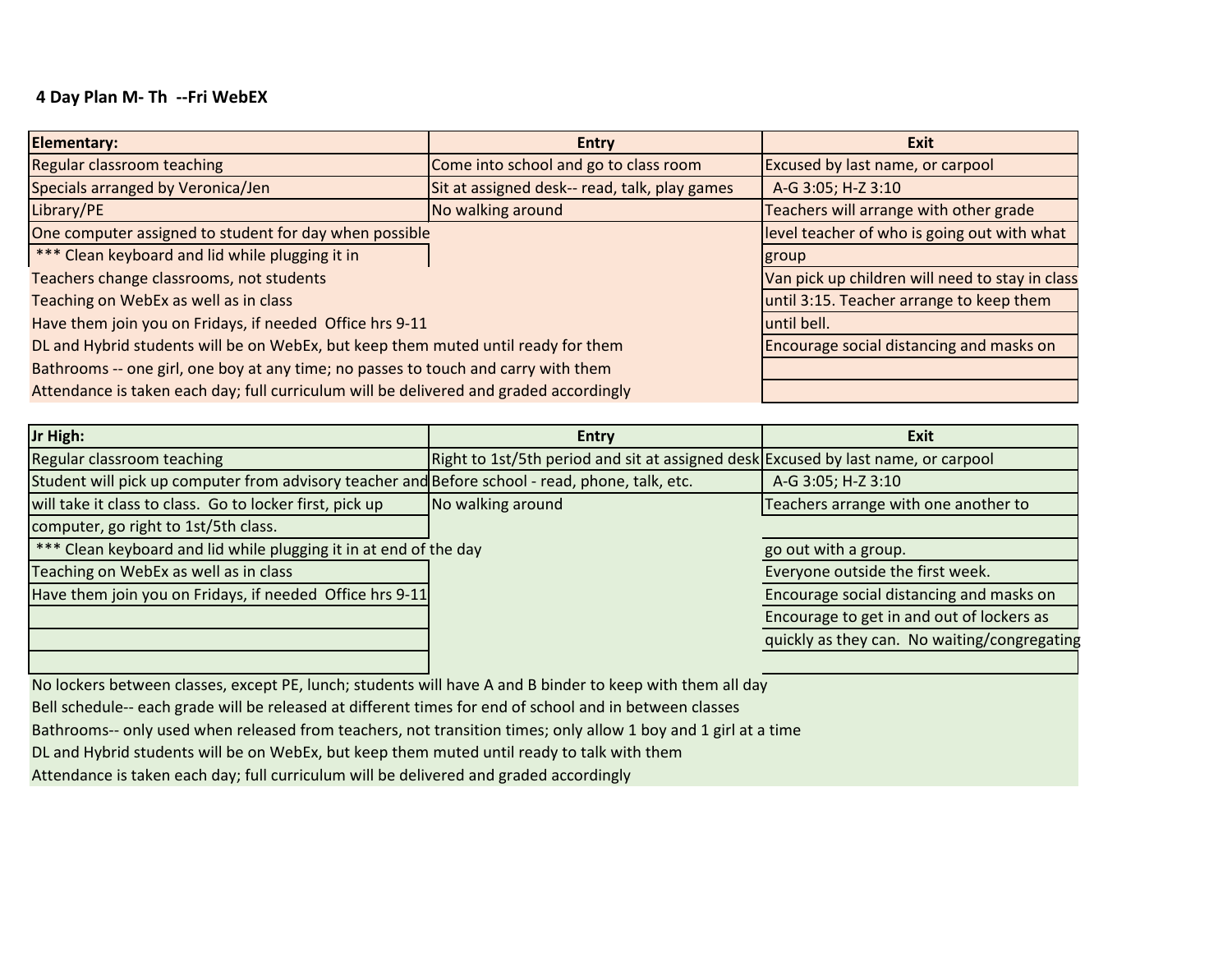## **2 Day a week school plan (Hybrid) A-K M/W; L-Z T-Th -- Fri WebEX**

*No interaction with students in class while on WebEx*

| <b>Elementary:</b>                                                                     | <b>Entry</b>                                                                    | <b>Exit</b>                                     |
|----------------------------------------------------------------------------------------|---------------------------------------------------------------------------------|-------------------------------------------------|
| <b>Regular classroom teaching</b>                                                      | Come into school and go to class room                                           | A-G 3:05; H-Z 3:10                              |
| Specials arranged by Veronica/Jen                                                      | Sit at assigned desk-- read, talk, games Teachers will arrange with other grade |                                                 |
| Library/PE                                                                             |                                                                                 | level teacher of who is going out with what     |
| One computer assigned to student for day when possible                                 |                                                                                 | group                                           |
| *** Clean keyboard and lid while plugging in                                           |                                                                                 | Van pick up children will need to stay in class |
| Teachers change classrooms, not students                                               |                                                                                 | until 3:15. Teacher arrange to keep them        |
| Hybrid students will be live with you on WebEx every other day                         |                                                                                 | until bell.                                     |
| Teaching on WebEx as well as in class; mute DL until ready to talk to them             |                                                                                 | Encourage social distancing and masks on        |
| Have them join you on Fridays, if needed Office Hrs 9-11                               |                                                                                 |                                                 |
| Bathrooms -- one girl, one boy at any time; no passes to touch and carry with them     |                                                                                 |                                                 |
| Attendance is taken each day; full curriculum will be delivered and graded accordingly |                                                                                 |                                                 |
| Have them join you on Fridays, if needed                                               |                                                                                 | All teachers outside the first week             |

| Jr High:                                                   | <b>Entry</b>                                                 | Exit                                         |
|------------------------------------------------------------|--------------------------------------------------------------|----------------------------------------------|
| M/W - T/TH                                                 | Right to 1st/5th and sit at assigned desk A-G 3:05; H-Z 3:10 |                                              |
| Regular classroom teaching                                 | Before school - read, phone, talk, etc.                      | Teachers arrange with one another to         |
| Student picks up computer from advisory-keep               |                                                              | go out with a group.                         |
| <b>***</b> Clean keyboard and lid while plugging in        |                                                              | Encourage social distancing and masks on     |
| Students will be live with you on WebEx on their DL day    |                                                              | Encourage to get in and out of lockers as    |
| Teaching on WebEx as well as in class; mute DL if needed   |                                                              | quickly as they can. No waiting/congregating |
| Have them join you on Fridays, if needed Office Hours 9-11 |                                                              |                                              |

Attendance is taken each day; full curriculum will be delivered and graded accordingly

No lockers between classes, except PE, lunch; students will have A and B binder to keep with them all day

Bell schedule-- each grade will be released at different times for end of school and in between classes

Bathrooms-- only used when released from teachers, not transition times; only allow 1 boy and 1 girl at a time

DL and Hybrid students will be on WebEx, mute as needed